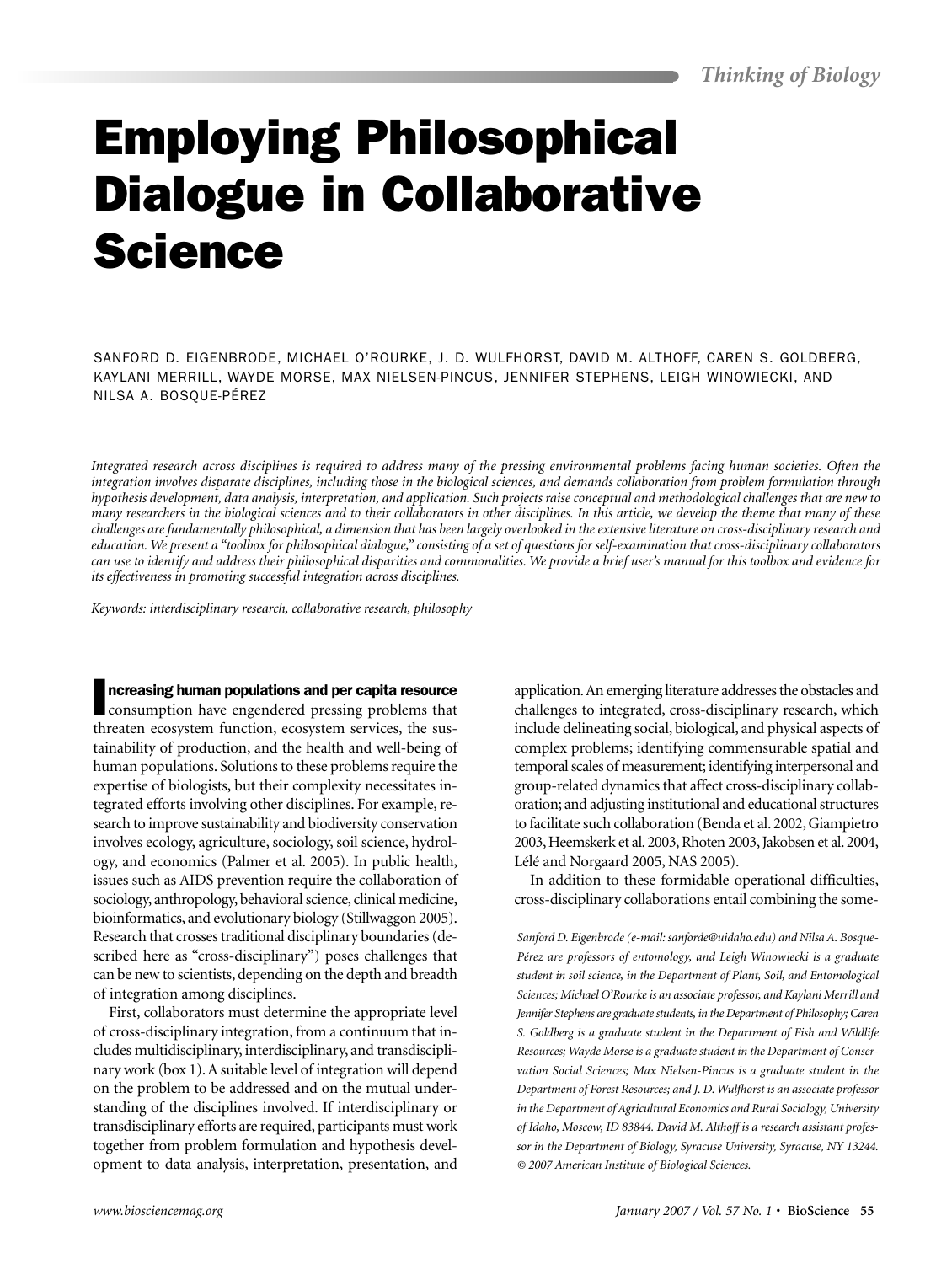#### Box 1. A primer on collaborative research.

Although much scientific progress has been made through the efforts of individuals, as exemplified by prominent single-authored works (e.g., by Isaac Newton, Charles Darwin, Albert Einstein, Nikolaas Tinbergen, Sewell Wright, and Ernst Mayr), solutions to complex problems are often best identified through collaboration. Collaborative science allows the integration of the skills, knowledge, and perspectives that pertain to a complex issue. Operationally, disciplines are bodies of knowledge addressing a domain of objects investigated and a vernacular to describe them, an evolving set of problems and methods to determine solutions, and a theoretical framework that explains and predicts associated phenomena (Mitchell et al. 1997; see also Klein 1996, 2004, Naiman 1999, Schoenberger 2001, Rhoten 2003). As such, they tend to be protean, engendering subdisciplines, some of which mature into recognizable disciplines in their own right (e.g., biochemistry, microbiology, and neurobiology), or synthetic disciplines through collaborative combination (e.g., landscape genetics and chemical ecology). Although this plasticity has been perennial, many scientists consider themselves practicing members of specific disciplines, which have been codified through formation of professional societies and academic units.

Effective collaborations differ in breadth and depth. The breadth of collaboration can range from shared work within recognized disciplines to combinations spanning disciplines as disparate as sociology and molecular biology. The depth of collaboration can range from post hoc synthesis of disparate kinds of research results to thorough theoretical and methodological integration. Both the breadth and the depth of collaborations have implications for the methodological, intellectual, and philosophical issues that can arise. Although collaborative breadth and depth exist on a continuum, distinct categories can be recognized. We offer a summary of the most widely applied categories as a frame of reference for examining their philosophical dimensions. For thorough expositions of this classification, readers should consult Klein (1996, 2004).

#### **Disciplinary collaboration**

Collaborators may identify with a single scientific discipline, but bring different strengths to their shared work (e.g., empirical versus theoretical versus instrumentational emphases; see Galison 1997). Such research is guided by the metaphysical and epistemological traditions of its discipline, relying on its theory, methods, and interpretive standards.

#### **Cross-disciplinary collaboration**

Broader collaboration that spans disciplines can take different forms, typically classified as follows:

*Multidisciplinary collaboration.* Multidisciplinary research is conducted by scientists from different disciplines but is designed to address a question or problem pertaining to a single system. Theory, methods, and interpretive standards of the different disciplines are employed. Interpretation of the results from different disciplines typically occurs post hoc*,* often from the perspective of one discipline that may emerge as dominant within the project.

*Interdisciplinary collaboration.* Interdisciplinary research requires a greater degree of coordination among disciplines than multidisciplinary research, from problem formulation through analysis and interpretation. Research questions often span several spatial and temporal scales, such as those germane to interacting human and biological systems. Methods and analytical approaches may be synthetic. Collaborators accept, understand, and sometimes apply one another's disciplinary methods and approaches. More than multidisciplinary coordination, interdisciplinary integration can lead to new questions and new methodologies.

*Transdisciplinary collaboration.* Transdisciplinary problems are uniquely formulated and cannot be captured within existing disciplinary domains. Collaborators accept and adopt epistemological perspectives unique to the collaborative effort and distinct from those of any of the cooperating disciplines. The term *metadiscipline* can be applied to an emergent and sustained epistemological framework spawned by persistent transdisciplinary effort.

In practice, these classifications are divisions along a continuum, as are the criteria that define them. Some epistemological synthesis or compromise, for example, occurs in many collaborative endeavors. Moreover, heterogeneous collaborative teams are possible in which some team members engage in interdisciplinary activity but the larger project is better defined as multidisciplinary. Finally, collaboration is becoming so prevalent in some fields that some critics assert the notion of distinct disciplines is outmoded (Lélé and Norgaard 2005).

times disparate methodological and conceptual traditions of several disciplines. These can include different views concerning the role of stakeholders in identifying and refining research objectives (Anonymous 2004, Pretty and Smith 2004), the integration of societal values into the scientific process (Wallington and Moore 2005), and the validity of qualitative versus quantitative data (Lélé and Norgaard 2005), reductionist versus holistic methods of study (Holling 1998), and frequentist versus Bayesian methods of statistical inference (Taper and Lélé 2004). Scientists collaborating within disciplines tend to share fundamental assumptions and values concerning the scientific process and, habitually, may discuss them little, but the failure to understand and address these fundamental differences can impede progress in crossdisciplinary efforts (Jakobsen et al. 2004, Campbell 2005). For example, Stokols and colleagues (2003), reviewing experiences of Transdisciplinary Tobacco Use Research Centers at major universities, report that the collaborative efforts involving the biomedical, social, and behavioral sciences were often slowed by protracted phases of conceptual disagreement among participants. They refer to divergent "worldviews" of social and behavioral scientists and biologists as being at the heart of these difficulties. In their analysis of the crossdisciplinary US Interior Columbia River Basin Ecosystem Management Project, Jakobsen and colleagues (2004) found that project participants perceived interdisciplinary illiteracy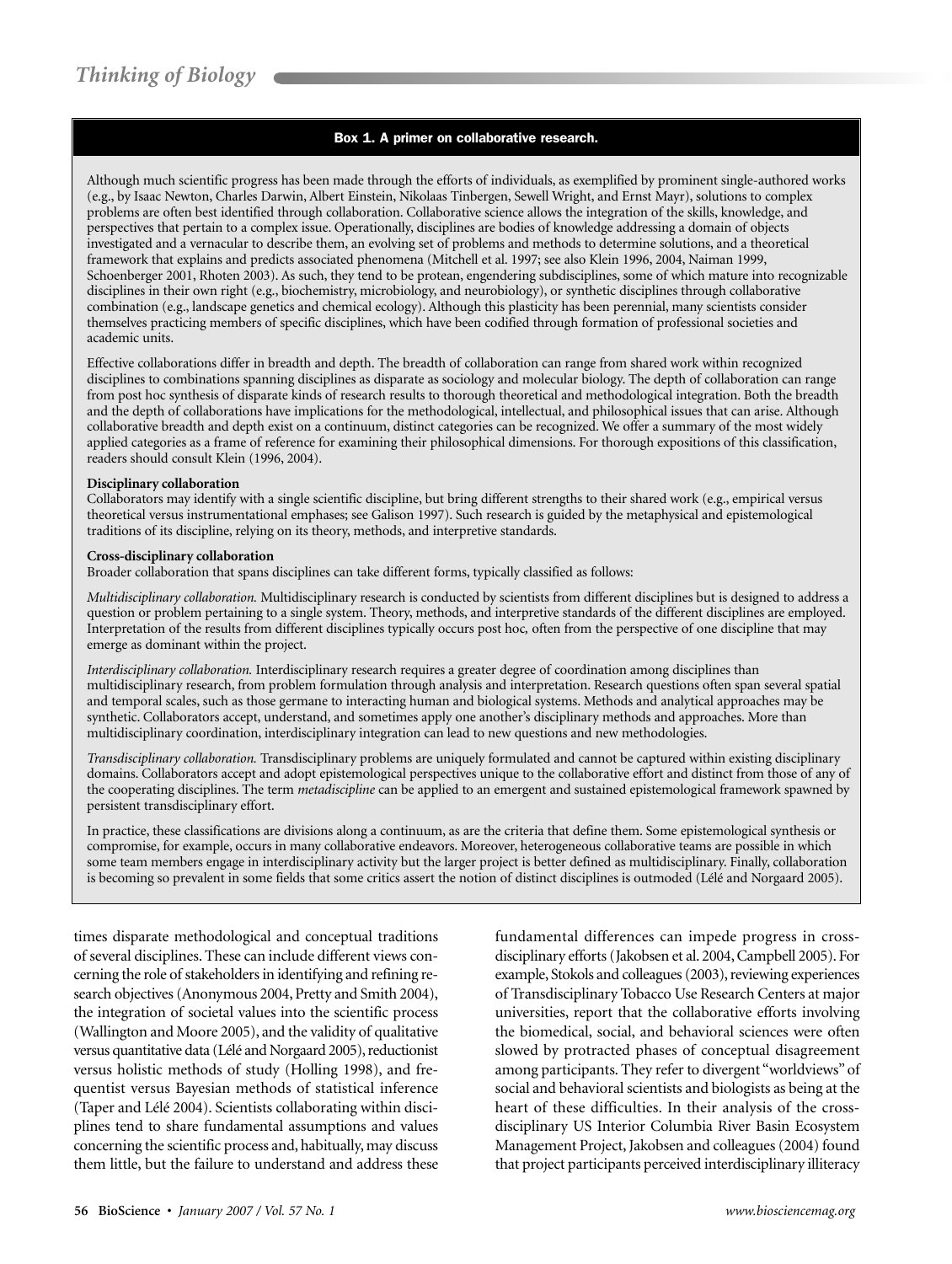as a barrier to successful collaboration. This team worked for 1.5 years in disciplinary component teams, but encountered difficulties when trying to integrate the results as an entire project. In attempting to address this problem after it arose, participants found that understanding "other disciplines' methods, traditions, terminology and underlying assumptions...was a facilitator of communication" (Jakobsen et al. 2004).

## Exploring fundamental assumptions about the scientific process

We contend that effective cross-disciplinary research entails deliberately identifying and exploring differences in the assumptions fundamental to science that are held by collaborators and are implicit or explicit in their disciplines. We find that the literature on cross-disciplinarity underemphasizes the importance of the collaborative examination of these assumptions. Our goals in this article are (a) to review the frequently cited difficulties faced by cross-disciplinary collaborators; (b) to show the extent to which these difficulties arise from differences in fundamental assumptions, and hence are philosophical in nature; (c) to provide an overview and classification of the underlying philosophical structure of the research enterprise; (d) to outline an approach to help cross-disciplinary collaborators identify and explore the philosophical structure of their research; (e) to describe the application and expected outcomes of this approach throughout the collaborative research process; and (f) to detail results gleaned from the application of our approach in pilot tests. We submit this analysis and approach as aids to currently active collaborators, to students interested in developing as interdisciplinary scientists, and to institutions seeking to promote effective integration across scientific disciplines.

The approach we have developed is an outgrowth of our own efforts as an interdisciplinary team (comprising biologists, physical scientists, sociologists, and philosophers) and of the issues encountered by our colleagues working on such teams, with whom we have had extensive discussions. Our interest in developing a deeper understanding of the interdisciplinary process arose out of our involvement in an NSF-IGERT (National Science Foundation, Integrative Graduate Education and Research Traineeship) project at the University of Idaho aimed at integrated research and education to address biodiversity conservation and sustainable production in fragmented landscapes, and out of the campuswide dialogue on interdisciplinarity of which this project continues to be a part. (N. A. B.-P. is the project director; S. D. E. and J. D. W. are faculty steering committee members; and C. S. G., W. M., M. N.-P., and L. W. are graduate fellows in the project.)

#### The challenges of cross-disciplinary research

Cross-disciplinary collaborators must address several challenges in addition to those encountered by collaborators in a single discipline. Here we organize these challenges into six categories and briefly describe them as a basis for examining their philosophical dimensions.

Level of integration. The appropriate level of integration (box 1) can depend on the scope and scale of the problem being addressed and on the knowledge and applicability required. Although interdisciplinary integration is widely regarded as an ideal (NAS 2005), less integrated crossdisciplinary science can be effective. An understanding of the fundamental assumptions of collaborating disciplines and their compatibility in an interdisciplinary context can aid collaborators as they search for the proper level of integration.

Linguistic and conceptual divides. Disciplines employ specialized terms that can bewilder the uninitiated; perhaps more vexingly, the same terms can have different connotations across disciplines (Naiman 1999, Heemskerk et al. 2003). For example, the term "guild" has acquired different meanings within ecology, in addition to its applications in human societies. Moreover, specialized terminology can represent subtle disciplinary concepts, perspectives, standards, and worldviews (Schoenberger 2001). The term "triangulation," for instance, refers to a procedure in the social sciences for combining several research methodologies when studying the same phenomenon (Miller and Salkind 2002). Biophysical scientists collaborating with social scientists must learn this sense of the term "triangulation"as distinct from its senses concerning measurement in navigation and surveying. More important, they must also understand social triangulation as an accepted means for validating knowledge in social sciences, distinct from the standard of replication regarded as essential in some other disciplines.

Validation of evidence. As Schoenberger (2001) notes, "The nature of meaningful evidence and how it registers is quite divergent [among disciplines]: in some, evidence is what we can see and hear around us, in others what appears in documents, in still others what can be measured with instruments or what is counted by machine even if it cannot be seen" (p. 367).

A commonly cited obstacle to successful interdisciplinary research is disparity in methods for acquiring and validating information (Klein 1996, Benda et al. 2002, Stokols et al. 2003, Jakobsen et al 2004, Lélé and Norgaard 2005). Disciplines can differ in specific measurement or analytic approaches, and in their reliance on and interpretation of quantitative and qualitative information. These differences reflect scientific, cultural norms that have developed around the practices that generate reliable knowledge in specific fields of inquiry. Welltrained disciplinary scientists are likely to view approaches outside their discipline's cultural norms with discomfort, if not suspicion (Holling 1998).

**Societal context of research.** Social and governmental entities have a stake in the definition and resolution of many environmental problems (Klein 1996, 2004, Rhoten 2003). Nonetheless, cross-disciplinary collaborators may disagree about how to incorporate the views of stakeholders in defining the research agenda. For some scientists, stakeholder inputs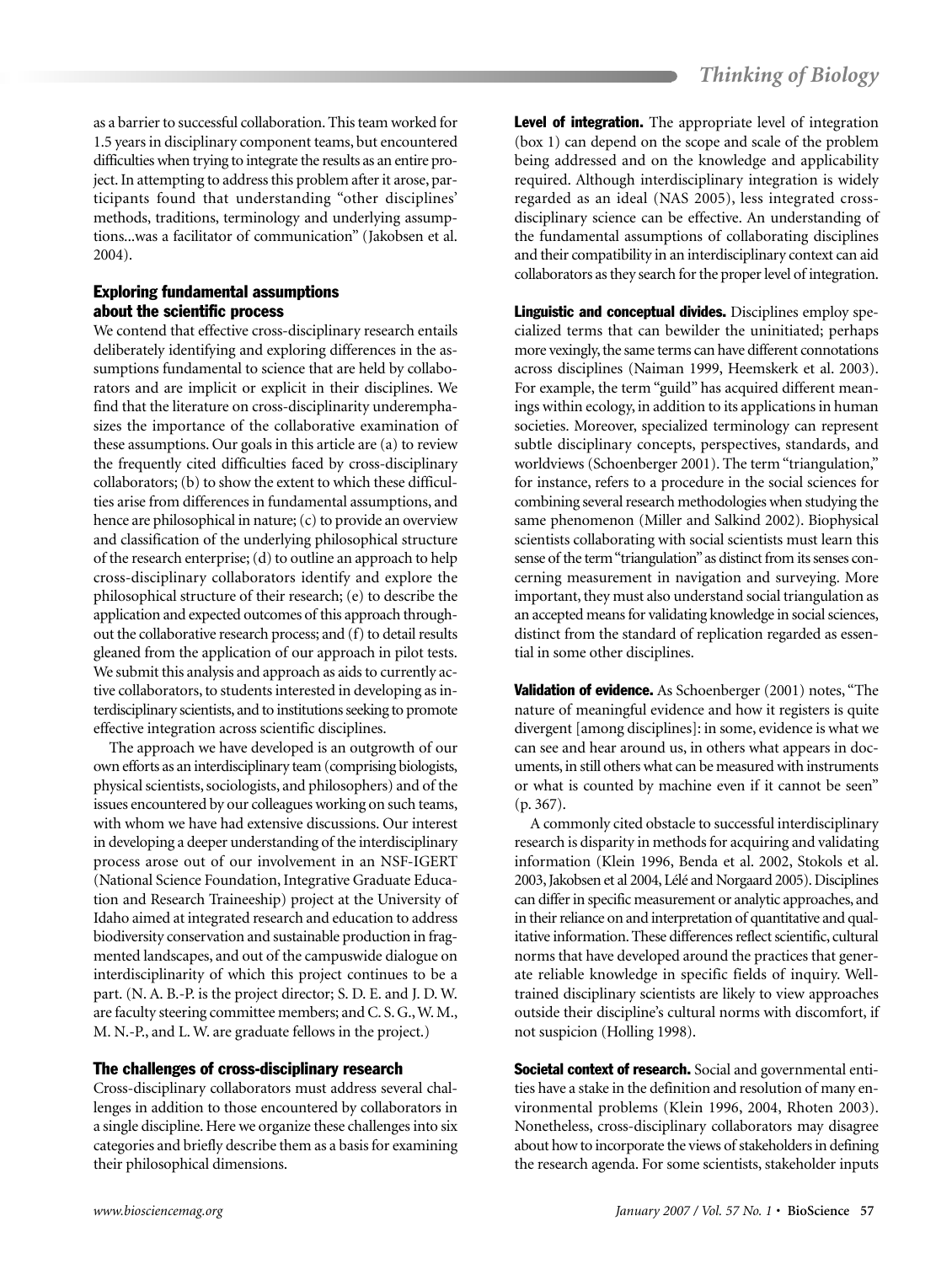are essential, whereas those working in basic or pure research traditions will have less experience with and appreciation for this contemporary dialogue. For example, sociologists from agricultural or natural-resource academic units may be motivated to delineate or facilitate social change, while other sociologists focus on developing a theoretical understanding of why social change occurs.

Perceived nature of the world. Many scientists view the world as an objective place that is investigated by researchers who are independent of it, although other scientists see the world as more subjective and possibly in part as a human construction (Loux 2002, Giampietro 2003). Related to this is the issue of values: Do values (e.g., moral, aesthetic, cultural) exist as an objective part of the world, or are they something we, as investigators, impose on it? If investigators perceive the world as an objective place, they can pursue the ideal of objectivity in science (Douglas 2004). On the other hand, if they assume that values are a part of the world they investigate, researchers should deliberately examine and respond to the values that drive their science, acknowledging that they *choose* what evidence they think counts, how to find that evidence, and how to transmit that evidence in an acceptable manner to others (Schoenberger 2001, Machamer and Wolters 2004). Although an ongoing dialectic has sought to resolve these dichotomies (Giampietro 2003, Douglas 2004, Klein 2004), disciplinary science tends to pick sides. Individual scientists, on reflection, may differ with their colleagues about the roles of objectivity and values in science (e.g., Wallington and Moore 2005); but in practice they seldom are required to resolve these differences. Within cross-disciplinary collaborations, however, some accord on these issues is required.

Reductionistic versus holistic science. Scientists differ in their attitudes toward the effectiveness and suitability of reductionism versus holism in science. Reductionistic approaches isolate and analyze elements of a system and then use them to construct comprehensive models, whereas holistic approaches examine emergent properties of complex systems that are considered irreducible (e.g., de Rosnay 1979, Holling 1998, Silberstein 2002). Participants in crossdisciplinary collaborations may have different levels of experience with and appreciation for reductionism or holism.

## An analysis of the philosophical aspects of cross-disciplinary research

The challenges to cross-disciplinary research outlined in the previous section arise out of conflicting assumptions about the nature of the world, the development and verification of knowledge, and the role of values in the scientific process. These are essentially philosophical challenges, rooted in the conceptual divides that separate disciplines. We contend that a philosophical analysis can help researchers identify these conceptual roots. Philosophy applies methods of conceptual analysis to foundational concepts (e.g., knowledge, evidence, causation) that frame the acquisition and interpretation of empirical data (Rescher 2001). In this section, drawing primarily on the philosophy of science, we provide an analysis of the philosophical dimensions of cross-disciplinary research that will guide us as we develop a response to the distinctive challenges to this type of research.

Many cross-disciplinary collaborators are disciplinary specialists, having received research training in a particular field. Such training instills specific research approaches and techniques that constrain questions, frame observations, and determine methods of interpretation and standards for validation; that is, it instills a complex, distinctive way of perceiving and investigating the world that we will call a *conceptual scheme* (Galison 1997; cf. Lélé and Norgaard 2005). Conceptual schemes are networks of (a) concepts that frame an investigator's pursuit of knowledge about the world and (b) concepts that represent the inherent nature of that world. Philosophical analysis of the concepts that frame the pursuit of knowledge is considered *epistemology* (Greco and Sosa 1999), while analysis of the concepts that represent the nature of the investigated world is considered *metaphysics* (Loux 2002). For example, riverine ecologists combine epistemological elements. such as measurements (e.g., of channel morphology and biological populations) and qualitative concepts (e.g., the river continuum concept), in pursuing knowledge about their metaphysical concerns, namely, the distribution of species and the transformation of nutrients and energy in riverine ecosystems (Benda et al. 2002).Another type of philosophical analysis, *axiology,* concerns concepts that represent values, but as these also admit of epistemic and metaphysical analysis, we classify them under metaphysics in the interest of streamlining our framework.

Each challenge reviewed in the previous section has epistemological and metaphysical aspects. For example, a traditional reductionist approach to research questions is epistemological in assuming that higher-level phenomena can be understood by elucidating elements at a lower level of organization, and metaphysical in assuming that complex objects and events are composed out of simpler objects and events (Silberstein 2002). We have structured our presentation by treating philosophical aspects of two of the above-listed challenges to cross-disciplinary science as primarily epistemological and two as primarily metaphysical, recognizing that, on scrutiny by collaborators, both metaphysical and epistemological aspects of each of the challenges will be revealed.

We treat the challenges involving inputs from society and policymakers and the validation of evidence as primarily epistemological, because they relate directly to the kind of knowledge sought and the research methods employed in its production (Greco and Sosa 1999). Inputs from stakeholders bear on how investigators approach their research, that is, their research motivation. Validation of evidence embodies two epistemic concerns, namely, the research process including what investigators regard as evidence and their methods for gathering it—and the knowledge confirmed by this process. Thus, the two challenges put in play three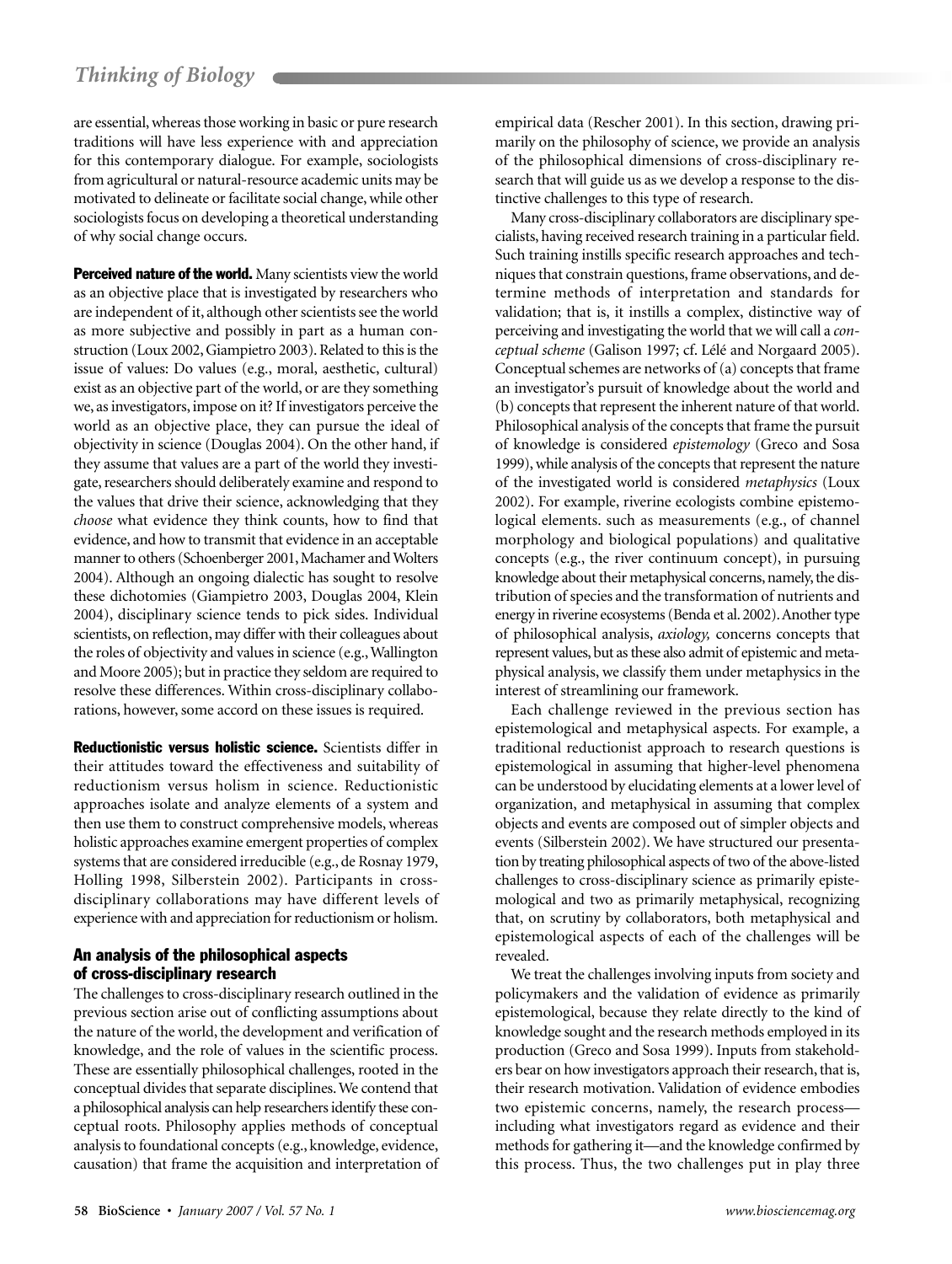epistemic categories: *motivation, methodology,* and *confirmation.* These categories can be understood as follows:

- Motivation: This concerns the tendencies and aims brought to research by investigators, especially insofar as these relate to people who might be affected by their work. For example, a rural sociologist might be interested in pursuing theoretical (i.e., basic) knowledge about the impact of large resource extraction projects on small communities, or applied knowledge that solves immediate problems for those communities.
- Methodology: The research process involves identifying goals, gathering data, and then interpreting the data relative to those goals. Research goals differ across the disciplines, depending, for example, on whether strict hypothesis testing is feasible and whether predictive accuracy or descriptive adequacy is achievable. Approaches to data acquisition also differ. For example, quantitative statistical analysis, qualitative textual analysis, and local beliefs can all be counted as evidence by social scientists, depending on the study. The field of ecology includes physiological ecologists who rely on replicated experimental data and frequentist inference for validation, and ecosystem ecologists who are constrained by lack of available controlled replication and who rely on separating multiple competing hypotheses using Bayesian inference (Holling 1998, Lélé and Norgaard 2005).
- Confirmation: Researchers may differ in the type and amount of evidence they require for knowledge. In addition, questions can be raised about ways of validating the accuracy of findings. *External validity* (i.e., transferability or generalizability) consists in the successful application of results to new settings or samples, *internal validity* in the confidence that the suggested causal links are the actual ones, and *measurement validity* in agreement between what was measured and what the researchers intended to measure. All of these pertain to the main question, namely, When in the process of research do investigators believe themselves to have knowledge (Miller and Salkind 2002)?

We treat challenges to cross-disciplinary research involving the reductionism–emergence debate and the question of how investigators perceive the world as metaphysical, because they direct us to the nature of the investigated world. Researchers typically take the investigated world to be uniform, supporting certain interpretations while disallowing others; that is, they take the world to be structured in a systematic way (Loux 2002). Our primary metaphysical focus is on the ontology of these structures (i.e., on the constituent parts and the relations among them). Our review of the challenges associated with how investigators view the world prompts us to ask two questions about the constituent parts. First, do the parts have an objective existence, or are they more subjective and investigator dependent? Second, are values included among the parts? The second question is related to the first but remains importantly distinct, since, even in an independent world, values might be imposed from without by scientists. As introduced in the preceding section, reductionism and emergentism are ontological because they concern structural relations among parts of the investigated world. Disciplinary traditions recommend different attitudes toward each of these three metaphysical categories: *objectivity, values,* and *reductionism–emergence.* We understand them as follows:

- Objectivity: The concept of objectivity is complex, related in intricate ways to knowledge through research methods, human judgment, and social institutions (Douglas 2004), but it is also related to ontology through the objects that give it its name. Conflicts can arise over whether a fully objective world exists independent of any perspective, or whether the world is to some extent constructed by those who investigate it. Those who cleave to the former view believe that "objectivity lies in the objects and how they affect us, whether we understand them or not," and that any deviation from objective research invalidates the conclusions of the study (Machamer and Wolters 2004). Others regard objectivity of this sort as an illusion, and believe that scientific progress requires a recognition of the subjective, constructed nature of the world we experience (Giampietro 2003). Friction can arise when one type of researcher assumes that another type of research is less constrained by an objective world, as when biologists expect social scientists to use their research to solve socioeconomic problems (Campbell 2005).
- Values: Science is infused with values, but some scientists operate as if these are not a part of the investigated world and so are irrelevant to the practice of science. Many values do concern issues external to the content of specific research projects—for example, the values that influence researchers' motivation for doing science, or the social values that influence the application of results—but others bear on central matters, such as the degree of evidence required for confirmation. This produces disagreement about whether science can or should be conducted without values. As Lélé and Norgaard (2005) note, "Most natural scientists have been brought up on the notion that science is value neutral" (p. 969); others, however, argue that value neutrality is an obstacle to scientific progress and that values have a place in "objective science" (Wallington and Moore 2005). In fields of study that interface with economics and social policy, such as medicine or ecology, these disagreements can hinder collaboration and undermine progress (Machamer and Wolters 2004, Lélé and Norgaard 2005).
- Reductionism–emergence: It is possible to view the world as decomposable (i.e., reducible in its entirety to simple parts) or as dependent to some extent on emergent properties and so not decomposable. These are distinct ontological perspectives, with implications for how science should be conducted (Mitchell et al. 1997, Silberstein 2002). For example, collaborations involving physical and social scientists can include members who strongly believe that only strict reductionism is viable for establishing knowledge, and others who believe as strongly that studying system components in isolation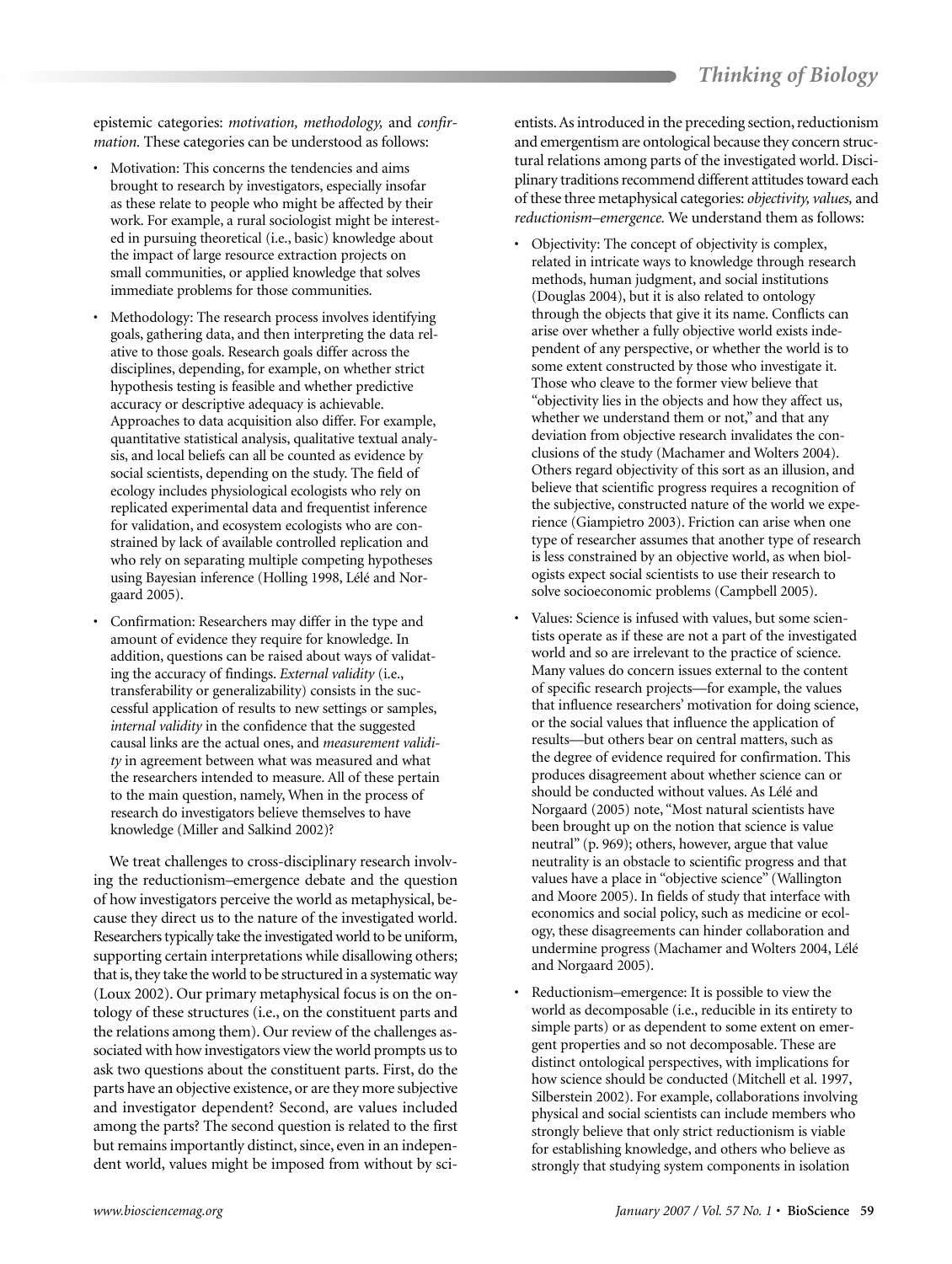is useless for answering important questions (Giampietro 2003). It is also possible to adopt an intermediate position that is reductionist about the world but accepts pragmatically that certain aggregates are appropriate units of study because their emergent properties are predominant (Silberstein 2002). For example, many biologists who think of themselves as reductionists nonetheless regard certain aggregates (e.g., organisms) as entities with properties that cannot be studied solely in terms of component genes or molecules.

These epistemological and metaphysical categories are interrelated and interdependent. For example, a reductionist worldview validates and privileges experimental research methodologies that emphasize replication, and success in employing such methodologies reinforces a scientist's commitment to reductionism (Holling 1998). Similarly, acceptance of the world as inherently emergent requires and reinforces the validity of systems-level descriptive methods (Giampietro 2003). Rejection of the ideal of objectivity calls for qualitative methods that can incorporate subjectivity into the analysis of complex phenomena (Mitchell et al. 1997, Machamer and Wolters 2004). These interdependencies are reciprocal and comprehensive. In practice, disciplinary scientists tend not to reflect on them because their metaphysical and epistemic traditions are ingrained and tacit. Cross-disciplinary collaboration, in contrast, can bring very different conceptual schemes into conjunction, revealing their metaphysical and epistemic aspects in ways that demand attention.

## A toolbox for philosophical dialogue

According to the recommendations of a recent National Academy of Sciences study on facilitating interdisciplinary research,"Researchers...desiring to work on interdisciplinary research, education, and training projects should immerse themselves in the languages, cultures, and knowledge of their collaborators" (NAS 2005, p. 81). We have argued that philosophical assumptions are implicit in this list. Interdisciplinary or transdisciplinary efforts that involve the synthesis of conceptual schemes may require substantial interactive exploration of these assumptions (Mitchell et al. 1997, Rhoten 2003), but less integrated efforts should still benefit from an understanding of the philosophical perspectives of collaborators. Under the pressure and heat of day-to-day effort, collaborators at any level of integration are exposed to the philosophical assumptions of their partners, but in a piecemeal and uncoordinated way, rarely deliberately. At the very least, exploration of these assumptions requires conversations with collaborators, for "at the heart of interdisciplinarity is communication—the conversations, connections and combinations that bring new insights to virtually every kind of scientist and engineer" (NAS 2005). Other reports corroborate the importance of communication in crossdisciplinary collaboration (Heemskerk et al. 2003, Rhoten 2003, Stokols et al. 2003, Jakobsen et al. 2004, Campbell 2005, Lélé and Norgaard 2005). We agree, but contend that communication structured in a way that ensures the discovery and exploration of key philosophical assumptions is preferable to unstructured conversation that varies widely in degree.

To address this need for philosophically informed communication, we designed a "toolbox for philosophical dialogue" (table 1). We present this toolbox, which reflects the epistemological and metaphysical categories introduced above, as an aid to scientists who wish to initiate philosophical self-examination as part of their collaborative effort.

The toolbox consists of a set of questions designed to draw out a scientist's views on philosophical aspects of his or her work. It is intended to be employed in group discussion by current or potential collaborators. The questions address different philosophical issues and are organized within the two principal areas (epistemological and metaphysical) into the six categories introduced in the preceding section (motivation, methodology, confirmation, objectivity, values, and reductionism–emergence). The core questions broach the characteristic issue associated with each of the categories, and the subquestions elaborate these issues and point to salient interdependencies with other categories. The toolbox is intended to structure group discussion by enabling participants to connect their responses to one another and to philosophical assumptions that can complicate crossdisciplinary research; however, it is not intended to be restrictive. Indeed, as we have seen, many of the questions relate to more than one philosophical issue, and all of the issues can be addressed from different philosophical perspectives (e.g., values are involved in the process of knowledge formation, and one's methods can influence what one finds in the world, i.e., one's ontology).

# Implementation of the toolbox

Our experience shows that the toolbox is most effective when used with the following general protocol. First, the participants review the philosophical structure that underlies the toolbox. The preceding sections in this article can be used for this purpose. Second, team members reflect on the questions and their individualized responses to them. Third, the team meets as a group to discuss the questions in the toolbox for one to two hours. The discussion can begin with any of the questions and progress to other questions in any order. The interdependencies among categories, the unique concerns and backgrounds of the team members, and the particulars of their project should be allowed to determine the trajectory of discussion. At the same time, digressions from the philosophical issues the exercise is designed to examine should be minimized. In our experience, it is useful to assign or enlist a facilitator to help keep the discussion focused on the toolbox questions. It is also important to assign someone to record the entire discussion so it can be reviewed later. Copies of the toolbox with space for notes are available online (*www.class.uidaho.edu/toolbox*).

## Assessments of the toolbox

To examine the effectiveness of the toolbox, we tested it with four collaborative teams during the period from June 2005 to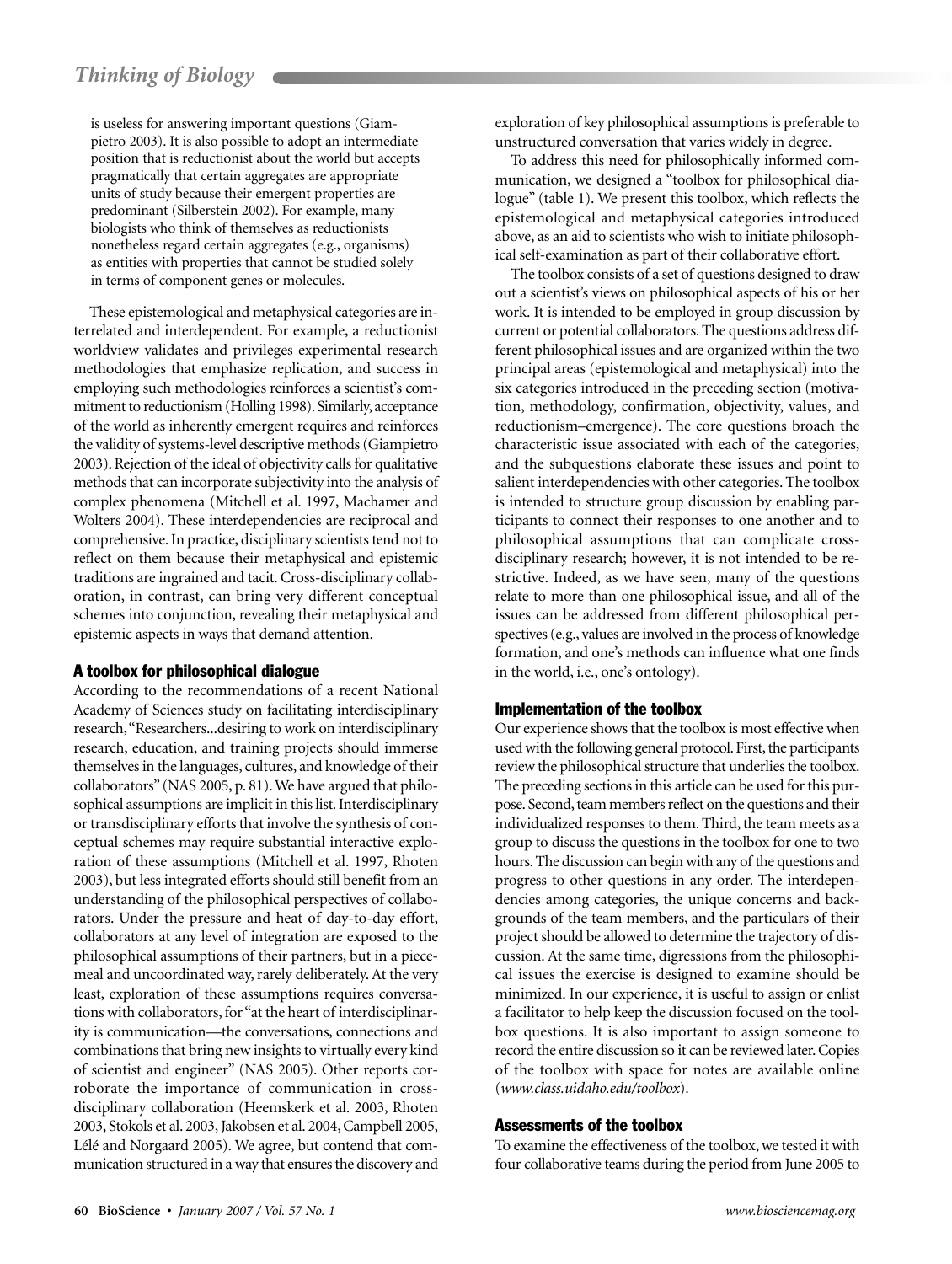| Principal philosophical domain                 |                                                                                                                                                                                                                            |                                                                                                                                                           |  |  |  |  |  |  |
|------------------------------------------------|----------------------------------------------------------------------------------------------------------------------------------------------------------------------------------------------------------------------------|-----------------------------------------------------------------------------------------------------------------------------------------------------------|--|--|--|--|--|--|
| (entry point)/specific<br>philosophical issues | <b>Core question</b>                                                                                                                                                                                                       | <b>Probing questions</b>                                                                                                                                  |  |  |  |  |  |  |
| Epistemology<br>Motivation                     | Is applied research or basic research more important<br>to you as a researcher?                                                                                                                                            | Is basic research inherently disciplinary research, or can<br>cross-disciplinary research address basic research<br>questions?                            |  |  |  |  |  |  |
|                                                |                                                                                                                                                                                                                            | How do basic and applied research relate to each other<br>in the traditions of your discipline and in the current<br>team project?                        |  |  |  |  |  |  |
|                                                |                                                                                                                                                                                                                            | Should your collaborative research project emphasize<br>applied over basic research?                                                                      |  |  |  |  |  |  |
|                                                |                                                                                                                                                                                                                            | Is there a role for advocacy in research?                                                                                                                 |  |  |  |  |  |  |
| Methodology                                    | In your typical disciplinary research, what methods<br>do you use, and which are most appropriate for your<br>collaborative study (e.g., quantitative, qualitative,<br>experimental, case study, observational, modeling)? | What kinds of data constitute scientific evidence?                                                                                                        |  |  |  |  |  |  |
|                                                |                                                                                                                                                                                                                            | In your research, do you combine different types of<br>research approaches?                                                                               |  |  |  |  |  |  |
|                                                |                                                                                                                                                                                                                            | How are your methods related to those used by other<br>members of your team?                                                                              |  |  |  |  |  |  |
|                                                |                                                                                                                                                                                                                            | Is a hypothesis required for research to be considered<br>science?                                                                                        |  |  |  |  |  |  |
|                                                |                                                                                                                                                                                                                            | How does the spatial or temporal scale of your research<br>approach compare and interact with the scales of your<br>team's research approaches?           |  |  |  |  |  |  |
| Confirmation                                   | What type and amount of evidence are required for<br>knowledge in your work?                                                                                                                                               | What is required to ensure that measurements are valid?                                                                                                   |  |  |  |  |  |  |
|                                                |                                                                                                                                                                                                                            | What is required to ensure that empirical data confirm<br>a theoretical proposal?                                                                         |  |  |  |  |  |  |
|                                                |                                                                                                                                                                                                                            | Is replication necessary for confirmation?                                                                                                                |  |  |  |  |  |  |
|                                                |                                                                                                                                                                                                                            | Can unreplicated results that are confirmed by a<br>combination of methods qualify as knowledge?                                                          |  |  |  |  |  |  |
|                                                |                                                                                                                                                                                                                            | In what ways do your research conclusions address or<br>incorporate uncertainty?                                                                          |  |  |  |  |  |  |
| Metaphysics<br>Objectivity                     | Must scientific research be objective to be legitimate?                                                                                                                                                                    | In what way or ways is your research objective?                                                                                                           |  |  |  |  |  |  |
|                                                |                                                                                                                                                                                                                            | Can one integrate values into research and still remain<br>objective?                                                                                     |  |  |  |  |  |  |
|                                                |                                                                                                                                                                                                                            | Do you think it is valid to use one's personal perspec-<br>tive to frame a research question or hypothesis?                                               |  |  |  |  |  |  |
|                                                |                                                                                                                                                                                                                            | Can subjective research be scientific?                                                                                                                    |  |  |  |  |  |  |
| Values                                         | Is value-neutral scientific research possible?                                                                                                                                                                             | If it is possible to conduct scientific research without<br>values, how is that accomplished?                                                             |  |  |  |  |  |  |
|                                                |                                                                                                                                                                                                                            | Do you consider questions about when hypotheses<br>count as knowledge to be value questions?                                                              |  |  |  |  |  |  |
|                                                |                                                                                                                                                                                                                            | If you regard values as an ineliminable part of scientific<br>research, how can they be managed to avoid biasing<br>research results and interpretations? |  |  |  |  |  |  |
|                                                |                                                                                                                                                                                                                            | Does the introduction of values into the research<br>process amount to advocacy?                                                                          |  |  |  |  |  |  |
| Reductionism and emergence                     | Can the world under investigation be fully reduced<br>to individual, independent elements for study?                                                                                                                       | Are there emergent properties of the system or subject<br>of study, or is it reducible?                                                                   |  |  |  |  |  |  |
|                                                |                                                                                                                                                                                                                            | Is the context in which a subject is investigated<br>important (i.e., is the subject of study part of a larger<br>system that should be considered)?      |  |  |  |  |  |  |
|                                                |                                                                                                                                                                                                                            | Are multiple-scale (spatial, temporal) interactions<br>important? To what degree can and should these<br>be addressed?                                    |  |  |  |  |  |  |

*Table 1. Toolbox for philosophical dialogue, consisting of a set of questions designed to draw out collaborating scientists' views on philosophical aspects of research.*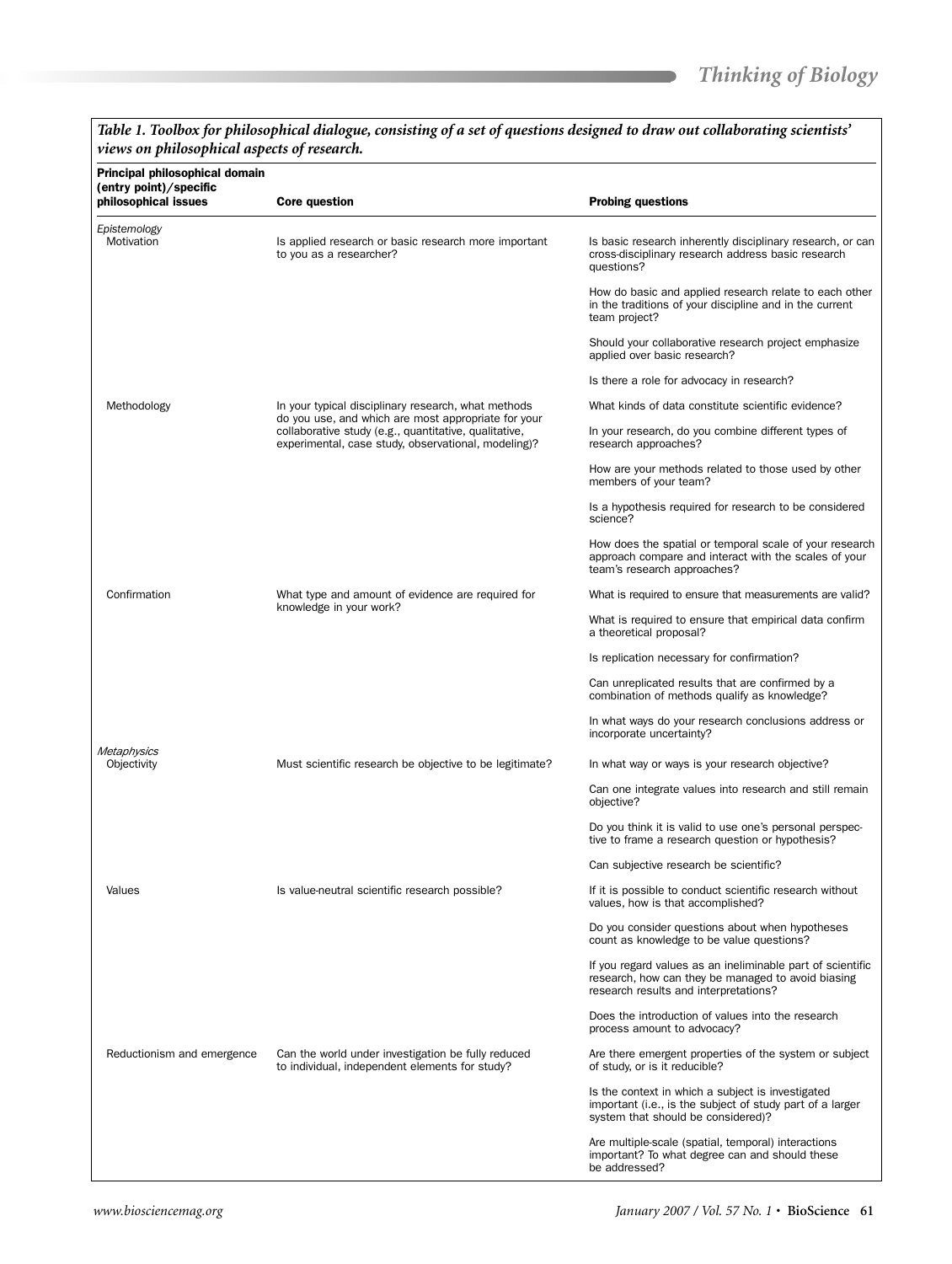September 2006. Two of the teams were from the University of Idaho NSF-IGERT project. One was a team of students comprising a plant ecologist, an entomologist, a soil ecologist, and a sociologist. The other was a team of students and their faculty mentors, including two landscape ecologists, a population geneticist, a conservation biologist, and two sociologists. Both IGERT teams were engaged in interdisciplinary projects related to bioregional planning. The third team comprised faculty members of an interdisciplinary project on water management science and policy. Disciplines represented included agricultural engineering, environmental management, hydrology, law, and political science. The fourth team comprised colleagues from several educational institutions in Idaho and a national laboratory, and included physicists and engineers, organizational management specialists, policy analysts, and social scientists.

For the toolbox assessment, each team self-administered the toolbox, with one or two members of our group attending to observe and to serve as note takers. After the toolbox exercise, the transcript of the session was distributed to the teams, and individual members were asked to complete an evaluative instrument. This instrument consisted of eight questions concerning the introspective, interactive, and evaluative effects of the philosophical dialogue generated with the toolbox. Introspective effects were probed through questions concerning (a) individual experience with cross-disciplinary collaborations and (b) the effectiveness of the toolbox in improving one's understanding of the philosophical aspects of such collaborations. Interactive effects were examined through inquiry concerning the change in the team's understanding of its own dynamics. Evaluative effects were revealed through inquiry into whether the toolbox was perceived as a useful element in cross-disciplinary collaboration.

The results of assessments of the toolbox exercise are summarized in table 2. Entries in this table are organized according to the three categories (introspective, interactive, and evaluative) and four themes (question and method development, collaborative relations, team cohesion, and philosophical issues) that emerged in the responses and team discussions. In the introspective category, the responses indicate that the exercise prompted personal insights into factors that promote effective cross-disciplinary collaborative work. Participants also noted that an understanding of philosophical aspects of collaboration is facilitated by personal and professional compatibility and pragmatic flexibility among the team members.

At the interactive level, participants focused on the importance of establishing a "culture of commitment"and open communication early in the collaborative process, noting that the toolbox facilitated this.

At the evaluative level, participants noted that the toolbox exercise enabled them to identify potential barriers and facilitators to cross-disciplinary collaboration. The exercise can improve team cohesion and reduce the risk of dominance by a single member or disciplinary perspective. Participants emphasized the importance of mutual trust, respect, flexibility, and communication for effective collaborations.

In summary, feedback about the toolbox was generally positive (table 2). A few participants doubted its value. Two noted that discussion reveals certain issues but does not help solve them. One team felt that a pragmatic, goal-directed effort can override the potential philosophical barriers. Most participants did not find the exercise motivated them to engage in more cross-disciplinary collaboration, but our sample is biased toward scientists already participating and committed to such research.

## **Applications**

Mutual understanding of disciplinary approaches and good communication are widely recognized as requisite for effective cross-disciplinary collaboration (Galison 1997, Benda et al. 2002, Heemskerk et al. 2003, Rhoten 2003, Stokols et al. 2003, Jakobsen et al. 2004, Campbell 2005, Lélé and Norgaard 2005, NAS 2005). How to achieve this is less clear. The toolbox for philosophical dialogue has been developed to promote structured discussion that facilitates cross-disciplinary understanding by exposing its philosophical dimensions.We use the term "dialogue"to imply our expectation that the toolbox exercise will facilitate a continuing exchange of ideas at the philosophical level among collaborators.

Although conceived for teams addressing problems with interacting human and ecological systems, the issues explored are relevant to any group of collaborating scientists; and although intended for early stages in the collaborative process, toolbox discussions should also have value for more mature teams. We stopped short of suggesting how collaborative teams might grapple with philosophical divides, or how best to capitalize on useful synergies or other insights once they are discovered. Nonetheless, our view is that the toolbox exercise establishes a stronger foundation for addressing these issues. Most of our participants indicated that they found the toolbox exercise rewarding and that the experience has improved their understanding of the collaborative research process and their professional roles as cross-disciplinary collaborators. Biologists and other scientists addressing the emerging complex social and ecological problems will need to excel at collaboration, and a better understanding of the philosophical dimensions can help ensure this.

## Acknowledgments

This article is an outgrowth of a graduate seminar on the philosophy of interdisciplinary research at the University of Idaho. The authors benefited from discussion with class members Ruth Dahlquist, Jacqueline R. Maximillian, D. Yan, L. Xian, and Paul Zimmerman, and from a presentation to the class by Ken Stinson. We are indebted to the members of two IGERT teams, to members of the University of Idaho's Water of the West project, and to a team of scientists from the Idaho National Laboratory and collaborators, all of whom used versions of the toolbox. The research was supported by a grant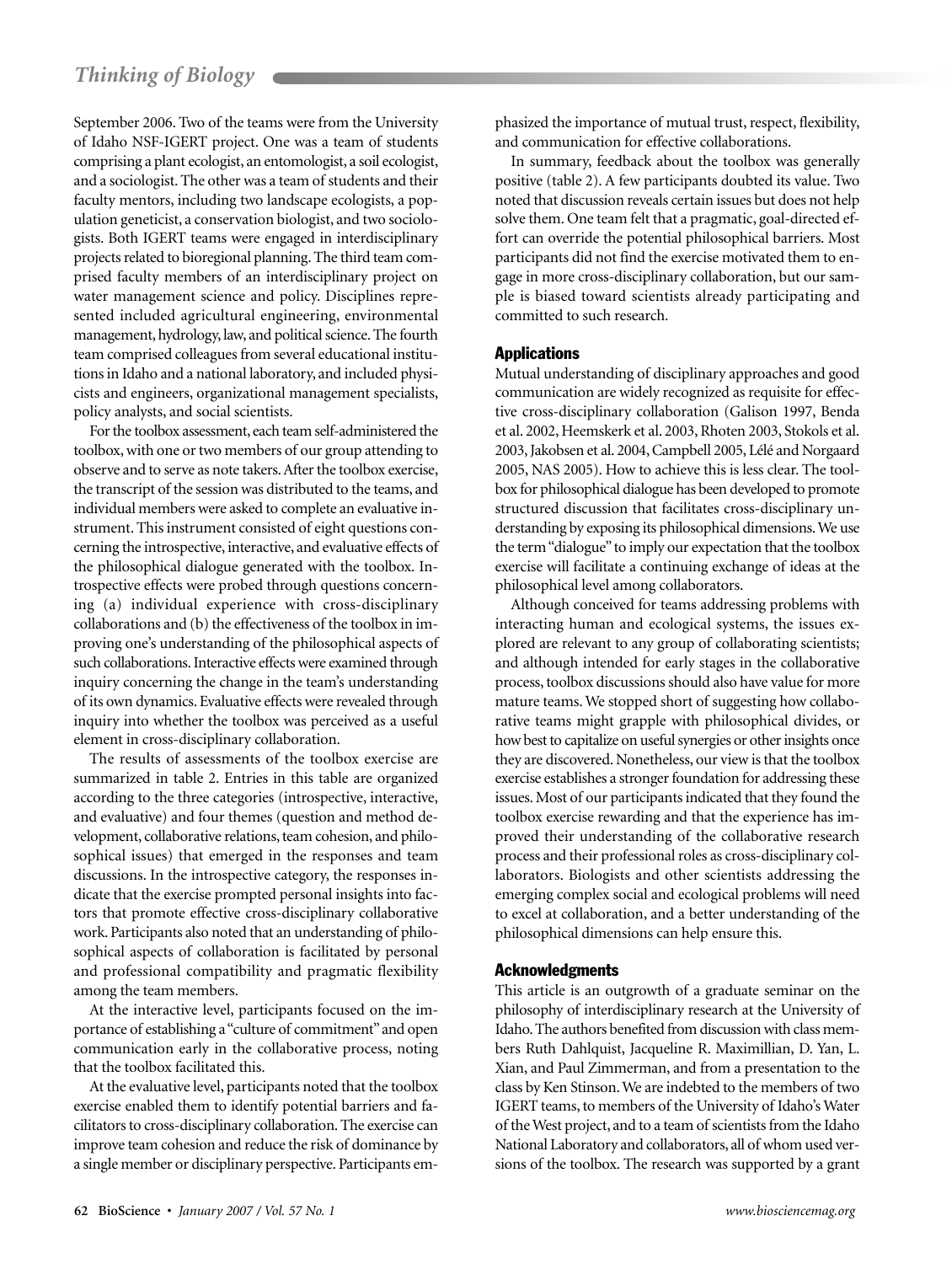|                                                                                                                                                                                                                                                                                                                 |                                | Philosophical issues               | philosophical viewpoints improves the collaboration.<br>Preconceptions about the differences in social<br>Individual clarity about and ability to express<br>versus biological sciences are prevalent.                                                                                     | required to address specific aspects of a cross-<br>and conceptual schemes can be applied as<br>Different disciplinary research approaches<br>disciplinary project.                                                                                                                 | Epistemological questions improved the function-<br>The toolbox exercise revealed that philosophical<br>differences were at the root of some disagree-<br>impediments to combining data from different<br>facilitated discussion of epistemological ones.<br>ments between researchers from different<br>The toolbox exercise revealed underlying<br>Agreement on the metaphysical aspects<br>ality of participating teams.<br>methodologies.<br>disciplines | participation and involvement in cross-disciplinary research), interactive (insights gained or articulated pertaining to the performance of                                                                                                                                                                                                                                          |
|-----------------------------------------------------------------------------------------------------------------------------------------------------------------------------------------------------------------------------------------------------------------------------------------------------------------|--------------------------------|------------------------------------|--------------------------------------------------------------------------------------------------------------------------------------------------------------------------------------------------------------------------------------------------------------------------------------------|-------------------------------------------------------------------------------------------------------------------------------------------------------------------------------------------------------------------------------------------------------------------------------------|--------------------------------------------------------------------------------------------------------------------------------------------------------------------------------------------------------------------------------------------------------------------------------------------------------------------------------------------------------------------------------------------------------------------------------------------------------------|--------------------------------------------------------------------------------------------------------------------------------------------------------------------------------------------------------------------------------------------------------------------------------------------------------------------------------------------------------------------------------------|
| Table 2. Summary of results from collaborative team discussions employing the toolbox for philosophical dialogue (a set of questions that cross-disciplinary<br>collaborators can use to identify their philosophical disparities and commonalities) and feedback from team members about the toolbox exercise. |                                | <b>Team cohesion</b>               | philosophical perspectives is important<br>Identifying shared ideas, regardless of<br>Awareness of differences in others'<br>Openness to, and interest in, other<br>disciplinary approaches improves<br>disciplinary differences, improves<br>for team function.<br>cohesion.<br>cohesion. | Discussion of philosophical issues early<br>on can facilitate later stages of projects.<br>create a culture of commitment, mutual<br>Communication is key to the success<br>Group interactions and discussion<br>respect, and working partnerships.<br>of any collaborative effort. | areas of agreement and disagreement<br>Φ<br>The toolbox helped make explicit the<br>The toolbox exercise helped prevent<br>single discipline from predominating.<br>The toolbox exercise reveals issues,<br>substantial practical challenges of<br>but does not provide solutions to<br>cross-disciplinary research.<br>within the team.                                                                                                                     |                                                                                                                                                                                                                                                                                                                                                                                      |
|                                                                                                                                                                                                                                                                                                                 | Responses (organized by theme) | Collaborative relations            | depends on the compatibility of collaborators.<br>Individual effectiveness in cross-disciplinary<br>The success of cross-disciplinary research<br>Commitment to the principle and value of<br>cross-disciplinary facilitates collaboration.<br>research can improve with experience.       | Discovering shared motivation and perspectives<br>Prejudice and misunderstanding concerning the<br>provides a support for exploring differences.<br>social sciences can be a significant issue.                                                                                     | mutual respect, communication, and the ability<br>to trust that collaborators are competent and<br>The toolbox exercise reinforced a sense that<br>understanding of philosophical orientations,<br>The toolbox exercise improved mutual<br>committed are most important.<br>helping the team to function.                                                                                                                                                    | <i>Note:</i> Entries synopsize comments made during the discussions and on evaluation questionnaires prepared by participants afterwards. Four different teams used the toolbox (see text). Responses are classified<br>cross-disciplinary teams), or evaluative (assessments of the usefulness of the toolbox for philosophical dialogue as a part of cross-disciplinary research). |
|                                                                                                                                                                                                                                                                                                                 |                                | Question and method<br>development | An objective process improves collaborative<br>approach reduces difficulties in reconciling<br>A practical, pragmatic, and goal-directed<br>disciplinary approaches.<br>research.                                                                                                          | research is useful prior to trying to address<br>Although discussion can clarify disparate<br>does not necessarily help resolve them.<br>views about validation of knowledge, it<br>Discussion of philosophical aspects of<br>a research problem.                                   | The toolbox exercise revealed colleagues'<br>The toolbox exercise catalyzed paradigm<br>importance of personal commitment to<br>reluctance to state opinions on "how<br>overcome barriers to collaboration.<br>shifts and encouraged risk taking.<br>The toolbox exercise revealed the<br>science should be done."                                                                                                                                           | as introspective (insights gained or articulated pertaining to individual                                                                                                                                                                                                                                                                                                            |
|                                                                                                                                                                                                                                                                                                                 |                                | Category of<br>response            | Introspective                                                                                                                                                                                                                                                                              | Interactive                                                                                                                                                                                                                                                                         | Evaluative                                                                                                                                                                                                                                                                                                                                                                                                                                                   |                                                                                                                                                                                                                                                                                                                                                                                      |